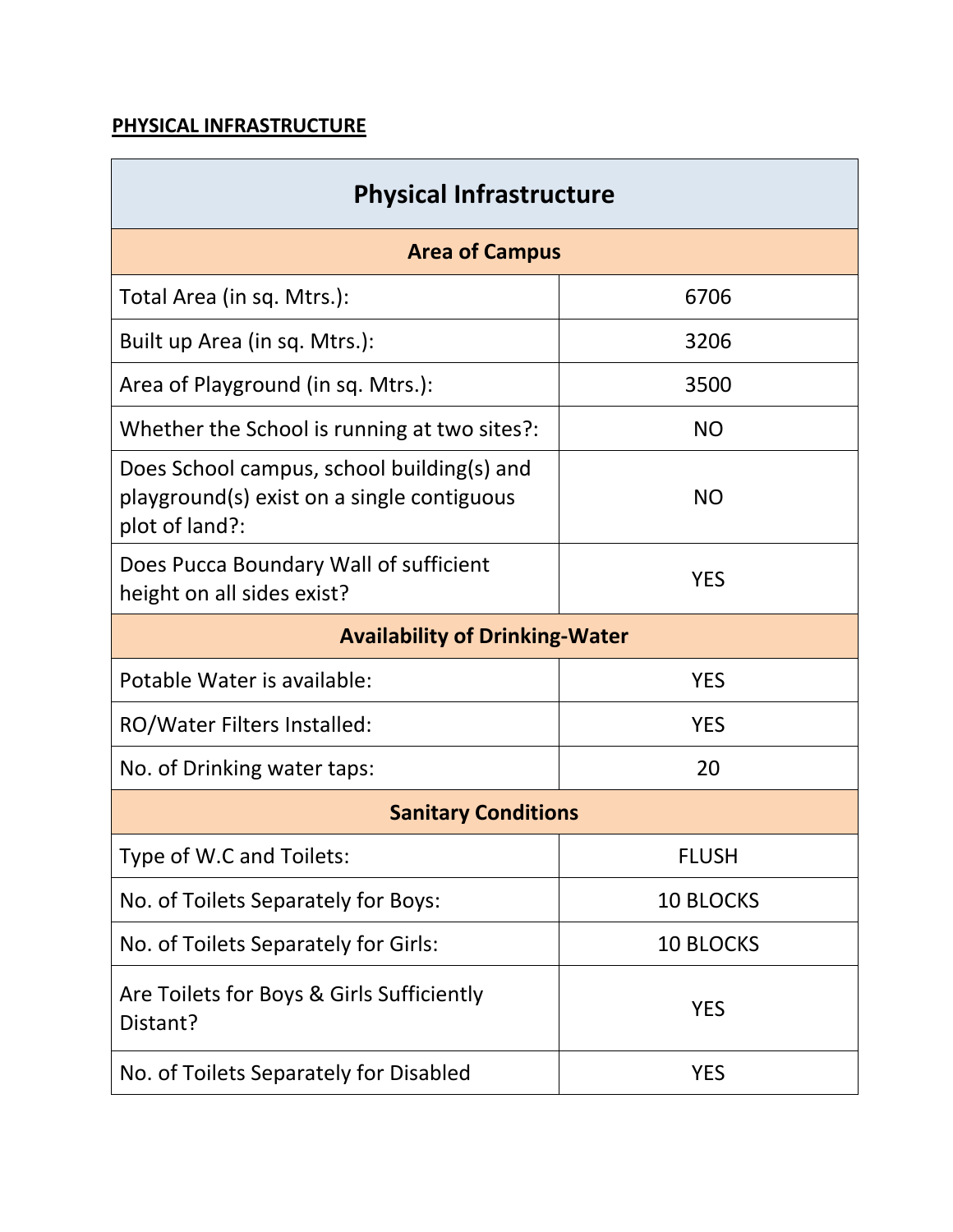| No. of Toilets Separately for Staff                                                                                                                  | <b>YES</b> |
|------------------------------------------------------------------------------------------------------------------------------------------------------|------------|
| Are washrooms clean and hygienic?:                                                                                                                   | <b>YES</b> |
| Are all washroom fittings clean and in<br>working condition?:                                                                                        | <b>YES</b> |
| Is there adequate provision for running<br>water in Toilets?:                                                                                        | <b>YES</b> |
| Is there adequate ventilation in the<br>washrooms?:                                                                                                  | <b>YES</b> |
| Has certificate about health, sanitary<br>conditions and drinking water of the school<br>been obtained from the competent authority<br>of the area?: | <b>YES</b> |
| Has certificate about fire safety of the school<br>been obtained from the competent authority<br>of the area?:                                       | <b>YES</b> |

# **OTHER FACILITIES**

| <b>Other Facilities</b>        |            |  |  |  |  |
|--------------------------------|------------|--|--|--|--|
| <b>Facilities</b>              |            |  |  |  |  |
| <b>Facilities Indoor Games</b> | <b>YES</b> |  |  |  |  |
| Dance Rooms                    | <b>YES</b> |  |  |  |  |
| Gymnasium                      | <b>YES</b> |  |  |  |  |
| <b>Music Rooms</b>             | <b>YES</b> |  |  |  |  |
| <b>Swimming Pool</b>           | <b>YFS</b> |  |  |  |  |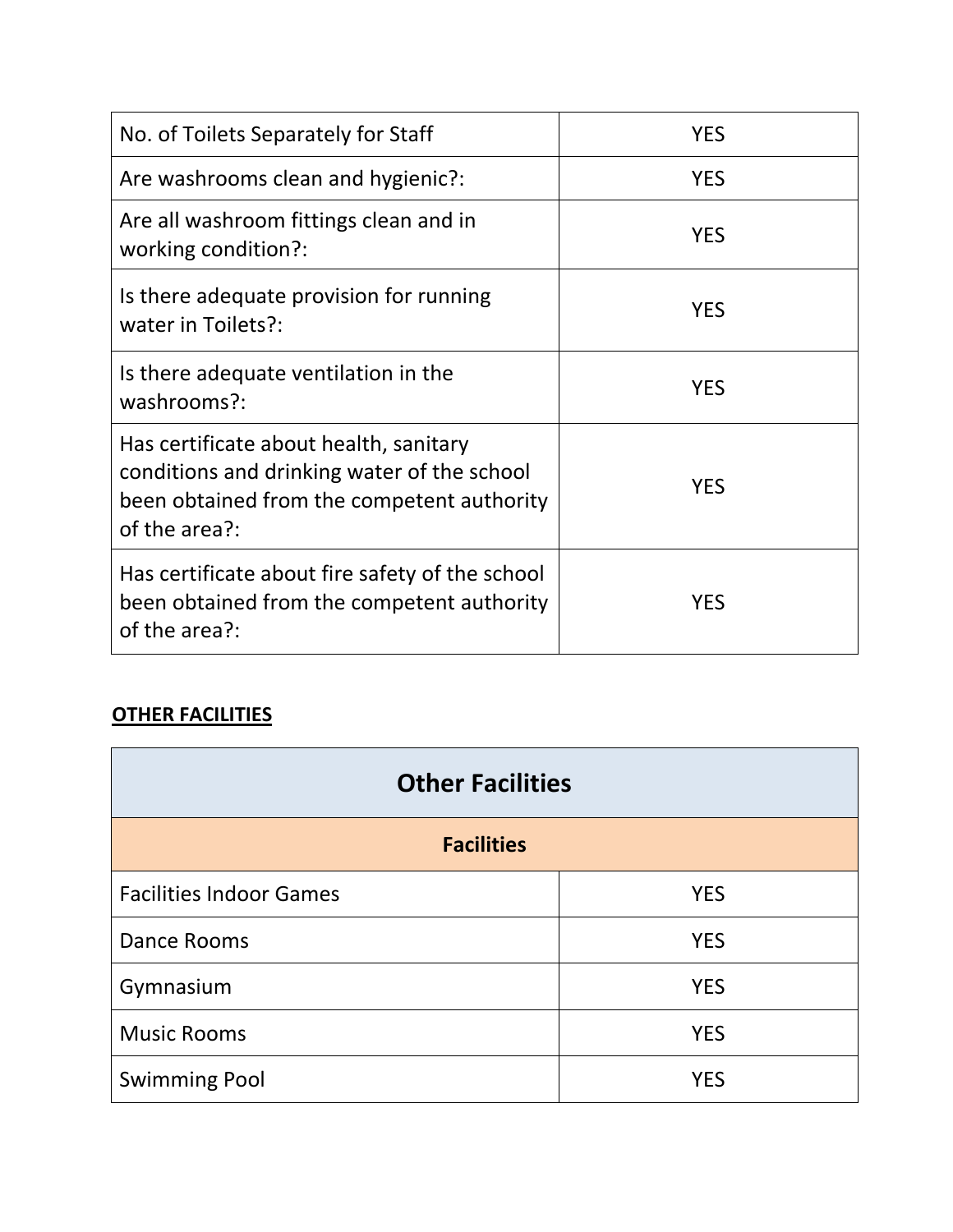| Regular Health and Medical Check up         | <b>YES</b> |
|---------------------------------------------|------------|
| Hostel                                      | <b>YES</b> |
| <b>Library Facilities</b>                   |            |
| Total Number of Books including E-Resources | 3104       |
| Periodicals                                 | 15         |
| <b>Dailies</b>                              | 5          |
| <b>Reference Books</b>                      | 388        |
| <b>Magazines</b>                            | 225        |
| Library is managed through Software?        | <b>YES</b> |
| Internet facility available in library?     | <b>YES</b> |
| Does library have teacher resources?        | <b>YES</b> |

### **MANAGING COMMITTEE**

#### **REPRESENTATIVES OF GENIUS ENGLISH MEDIUM SCHOOL ASSOCIATION NOMINATED UNDER**  20(2) B (VI) OF THE C B S E AFFILIATION BYE LAWS

| S. NO          | <b>NAME</b>  | <b>FATHER</b> /<br><b>SPOUSE</b><br><b>NAME</b> | <b>DESIGNATIO</b><br>N<br>IN SMC | <b>OCCUPATION</b><br><b>WITH ADDRESS</b> | <b>RESIDENTIAL</b><br><b>ADDRESS</b> | PHONE NO.<br><b>OFFICE</b> | PHONE NO.<br><b>RESIDENCE</b> |
|----------------|--------------|-------------------------------------------------|----------------------------------|------------------------------------------|--------------------------------------|----------------------------|-------------------------------|
|                | DHARMEND     | VRAJLAL                                         | CHAIRMAN                         | <b>GENIUS ENGLISH</b>                    | 402, LAXMI                           | 9898026664                 | 989802666                     |
|                | RABHAI       | <b>MEHTA</b>                                    |                                  | <b>MEDIUM SCHOOL</b>                     | <b>NARAYAN</b>                       |                            | 4                             |
|                | <b>MEHTA</b> |                                                 |                                  | <b>OPP COSMOPLEX</b>                     | APPT. 11/15                          |                            |                               |
|                |              |                                                 |                                  | CINEMA, MOTA                             | <b>MANHAR</b>                        |                            |                               |
|                |              |                                                 |                                  | <b>MAVA RAJKOT</b>                       | PLOT, RAJKOT                         |                            |                               |
| $\overline{2}$ | RANCHHOD     | <b>POPATLAL</b>                                 | <b>MEMBER</b>                    | ZHEYNU                                   | SAHIL, 11                            | 9726633033                 | 972663303                     |
|                | <b>BHAI</b>  | MANGROLIA                                       |                                  | <b>TECHNOLOGY PVT.</b>                   | <b>MASTER</b>                        |                            | 3                             |
|                | MANGROLI     |                                                 |                                  | LTD.                                     | <b>SOCIETY</b>                       |                            |                               |
|                | A            |                                                 |                                  | SHED NO 6,                               | 80 FT ROAD,                          |                            |                               |
|                |              |                                                 |                                  | C1/284 ROAD                              | <b>RAJKOT</b>                        |                            |                               |
|                |              |                                                 |                                  | E. AJI GIDC RAJKOT                       |                                      |                            |                               |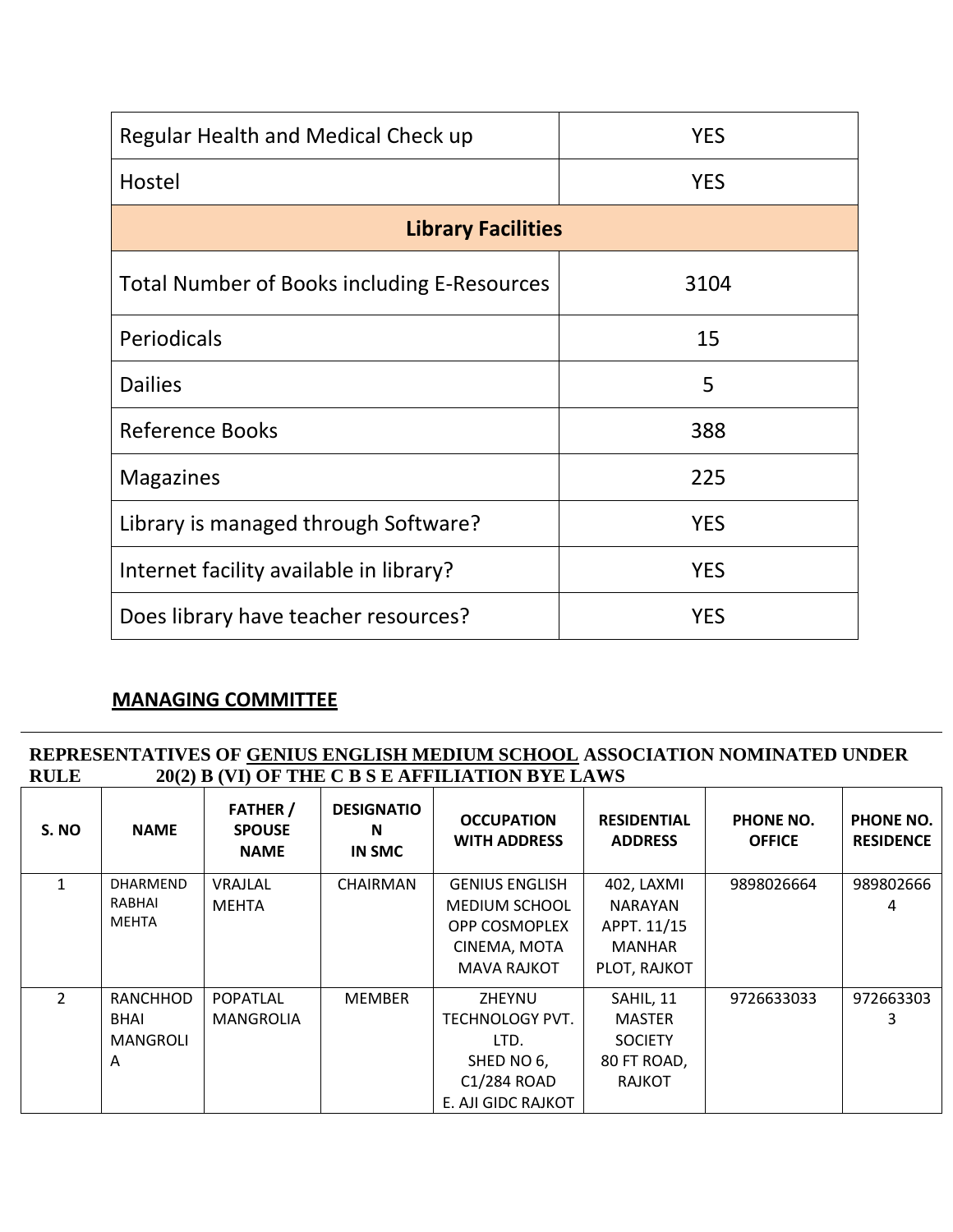| CHHAGANB          | GOKALBHAI     | <b>MEMBER</b> | JIVANDEEP, NR          | <b>NAKSHATRA</b>    | 9925170171 | 992517017 |
|-------------------|---------------|---------------|------------------------|---------------------|------------|-----------|
| <b>HAI GADHIA</b> | <b>GADHIA</b> |               | GAYATRI                | <b>BUILDING, NR</b> |            |           |
|                   |               |               | <b>HOSPITAL, 80 FT</b> | PANCHVATI           |            |           |
|                   |               |               | ROAD, NR               | <b>HALL RAJKOT</b>  |            |           |
|                   |               |               | <b>SORATHIYAVADI</b>   |                     |            |           |
|                   |               |               | <b>CIRCLE RAJKOT</b>   |                     |            |           |

## **STAFF DETAILS**

| <b>Staff Details</b>             |                                      |                                       |  |  |  |  |
|----------------------------------|--------------------------------------|---------------------------------------|--|--|--|--|
|                                  | <b>Particulars of Teaching Staff</b> |                                       |  |  |  |  |
| Designation                      | Number                               | Qualified as per NCTE<br><b>Norms</b> |  |  |  |  |
| Principal                        | $\mathbf{1}$                         | <b>YES</b>                            |  |  |  |  |
| Vice-Principal                   | $\boldsymbol{0}$                     | <b>NO</b>                             |  |  |  |  |
| <b>Head Master/Head Mistress</b> | $\boldsymbol{0}$                     | <b>NO</b>                             |  |  |  |  |
| <b>PGTs</b>                      | 9                                    | <b>YES</b>                            |  |  |  |  |
| PTI                              | $\overline{2}$                       | <b>YES</b>                            |  |  |  |  |
| <b>TGT</b>                       | 15                                   | <b>YES</b>                            |  |  |  |  |
| <b>Special Educator</b>          | $\mathbf{1}$                         | <b>YES</b>                            |  |  |  |  |
| <b>Wellness Teacher</b>          | $\mathbf{1}$                         | <b>YES</b>                            |  |  |  |  |
| Supervisor                       | $\boldsymbol{0}$                     | <b>NO</b>                             |  |  |  |  |
| <b>PRTs</b>                      | 15                                   | <b>YES</b>                            |  |  |  |  |
| <b>NTTs</b>                      | $\mathbf 1$                          | <b>YES</b>                            |  |  |  |  |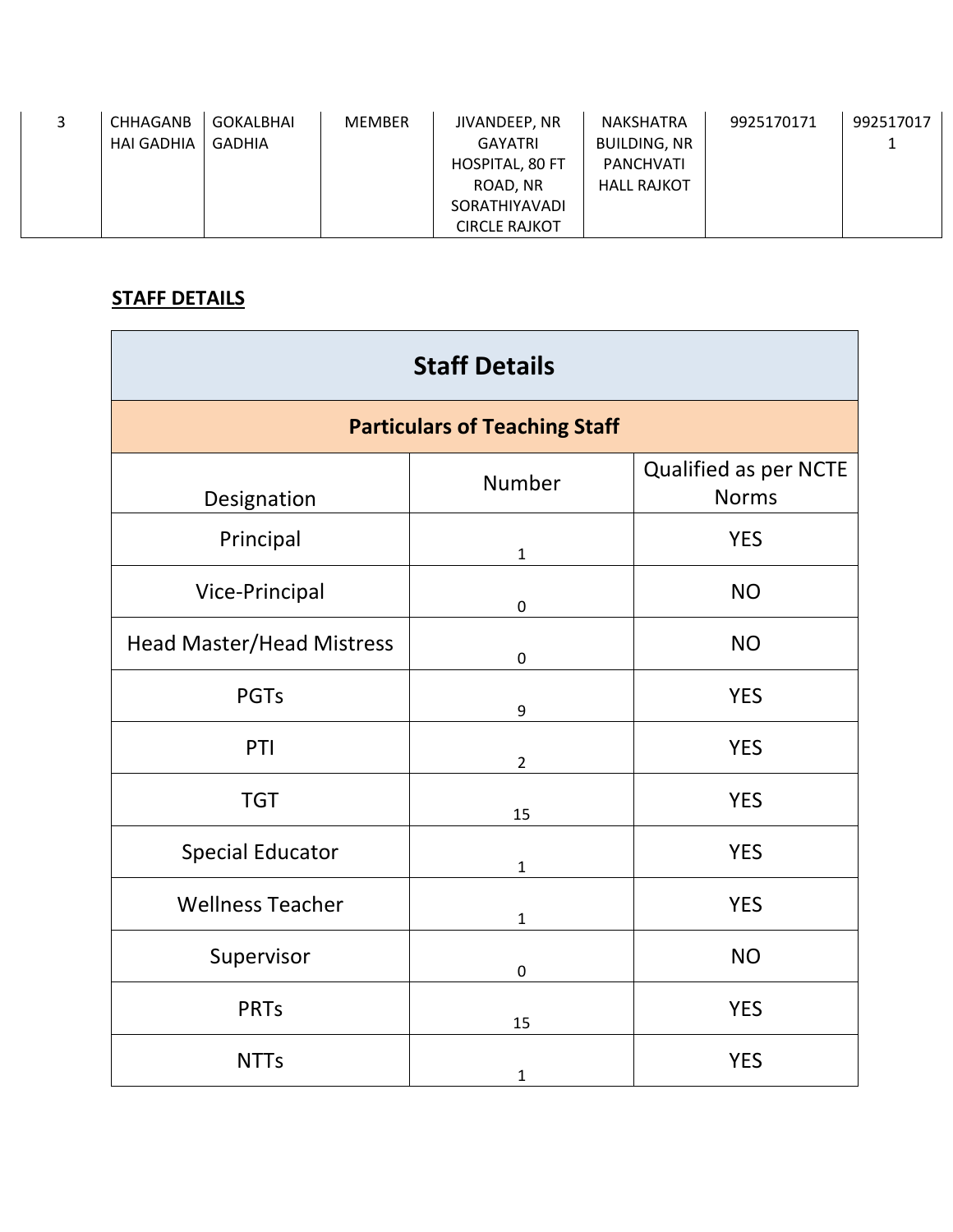| <b>Art Teacher</b>                                                               | $\mathbf{1}$              | <b>YES</b> |  |
|----------------------------------------------------------------------------------|---------------------------|------------|--|
| <b>Music Teacher</b>                                                             |                           | <b>YES</b> |  |
|                                                                                  | $\mathbf 1$               |            |  |
| Yoga Instructor                                                                  |                           | <b>YES</b> |  |
|                                                                                  | $\mathbf{1}$              |            |  |
|                                                                                  |                           |            |  |
|                                                                                  |                           |            |  |
|                                                                                  |                           |            |  |
|                                                                                  | <b>YES</b>                |            |  |
|                                                                                  |                           |            |  |
|                                                                                  | <b>YES</b>                |            |  |
|                                                                                  |                           |            |  |
|                                                                                  | <b>YES</b>                |            |  |
|                                                                                  |                           |            |  |
|                                                                                  | <b>YES</b>                |            |  |
|                                                                                  |                           |            |  |
|                                                                                  | <b>YES</b>                |            |  |
| Librarian<br>Lab-Assistant<br><b>Nurse</b><br>Counselor<br><b>Clerical-Staff</b> | <b>Non-Teaching Staff</b> |            |  |

### **FEE STRUCUTRE OF SCHOOL: YEAR 2020-2021**

| <b>CLASS</b>     | <b>ADMISSION</b> | <b>TUITION FEE</b> | <b>YEARLY</b>      | <b>ANNUAL OTHER</b>     |
|------------------|------------------|--------------------|--------------------|-------------------------|
|                  | FEE.             | (IN RUPEES)        | <b>DEVELOPMENT</b> | <b>CHARGES FOR</b>      |
|                  | (IN RUPEES)      |                    | <b>CHARGES</b>     | <b>OTHER FACILITIES</b> |
|                  |                  |                    | (IN RUPEES)        | (IN RUPEES)             |
| PRIMARY          | 0                | 62000              | O                  | 31000                   |
| <b>MIDDLE</b>    | 0                | 65000              | 0                  | 31000                   |
| <b>SECONDARY</b> | $\overline{0}$   | 67200              | 0                  | 31800                   |
| <b>SENIOR</b>    | 0                | 49200              | 0                  | 31800                   |
| <b>SECONDARY</b> |                  |                    |                    |                         |